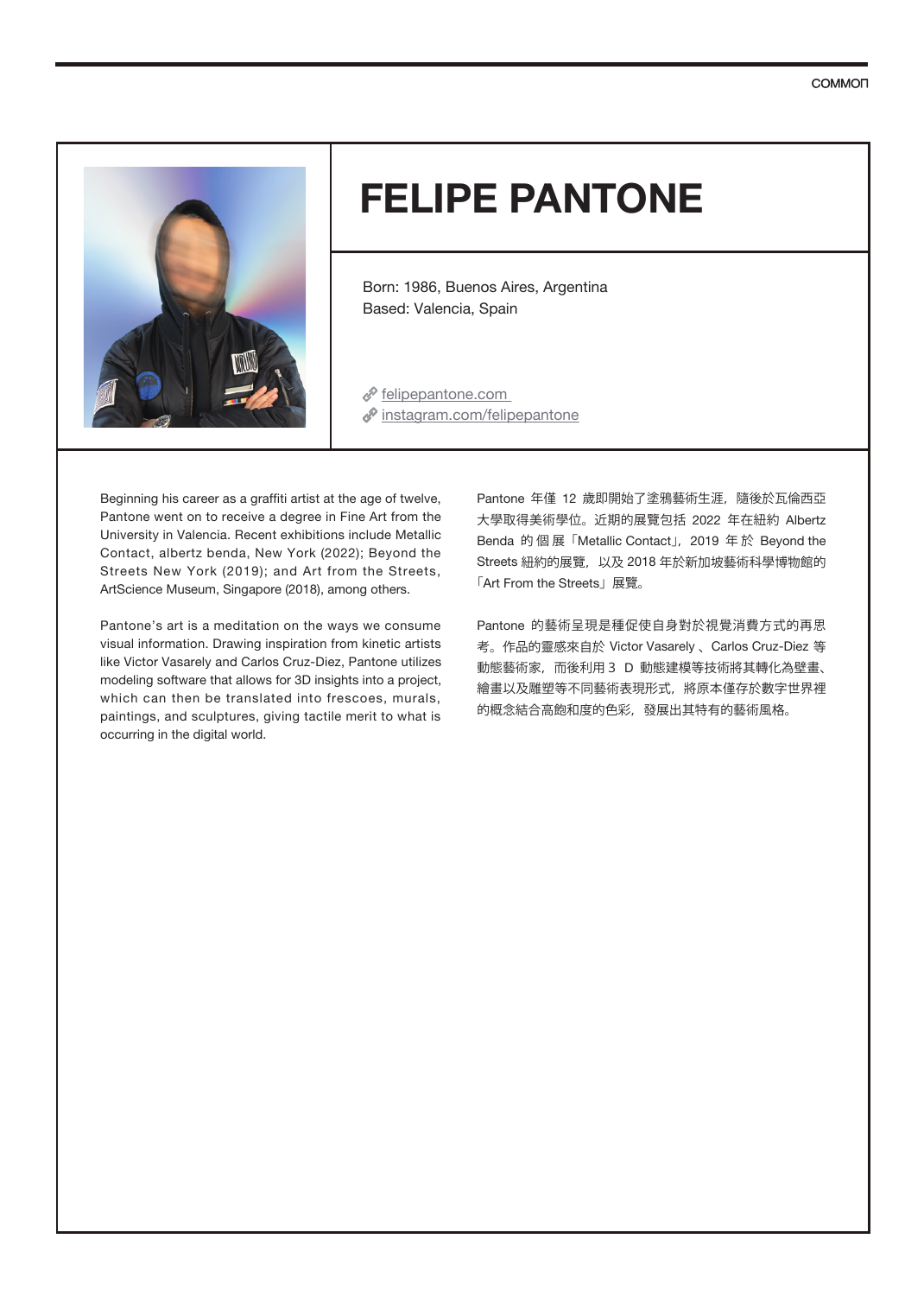# **CV**

### **SELECTED SOLO EXHIBITIONS**

| 2021 Casa Variable - Danysz Gallery, Paris FRANCE                                    |
|--------------------------------------------------------------------------------------|
| Veladura Digital - Galería Javier López & Fer Francés (The Playground), Madrid SPAIN |
| 2020 Contactless - Albertz Benda, New York City USA                                  |
| Big Time Data - Galería RGR, Mexico City MEXICO                                      |
| 2019 Axioma de Constructibilidad - Articruz, Panama City PANAMA                      |
| Distance, Speed, Time, Formula - Danysz Gallery, Shanghai CHINA                      |
| 2018 Transformable Systems - Joshua Liner Gallery, New York City USA                 |
| Excés de Vitesse - Alice Gallery, Brussels BELGIUM                                   |
| Dynamic Phenomena - Danysz Gallery, Paris FRANCE                                     |
| 2017 Afterimage - Kolly Gallery, Zurich SWITZERLAND                                  |
| Planned Iridescence - GR Gallery, New York City USA                                  |
| Planar Direction - Station16 Gallery, Montreal CANADA                                |
| Artifact to Human Communication - Underdogs Gallery, Lisbon PORTUGAL                 |
| 2016 Scroll Panorama - Celaya Brothers Gallery, Mexico D.F MEXICO                    |
| Cyberspazio Tubolare - Outdoor Festival, Rome ITALY                                  |
| Data Somersault - StolenSpace Gallery, London UK                                     |
| Data Smog - Lebenson Gallery, Paris FRANCE                                           |
| W3-Dimensional - Mirus Gallery, San Francisco USA                                    |
| 2015 Stereodynamica - Backwoods Gallery, Melbourne AUSTRALIA                         |
| Opticromías - Delimbo, Sevilla SPAIN                                                 |
| Resituation - Constant, Hong Kong CHINA                                              |
| 2014 Perpetuum Mobile - Studio55, Tokyo JAPAN                                        |

#### **SELECTED GROUP EXHIBITIONS**

| 2021 Expo Chicago - Albertz Benda, Chicago USA                                                  |
|-------------------------------------------------------------------------------------------------|
| 2020 Beyond the Streets - Virtual Art Fair on NTWRK Zona Maco - RGR Gallery, Mexico City MEXICO |
| 2019 Untitled Miami - Albertz Benda, Miami Beach USA                                            |
| Westbund Art Fair - Danysz Gallery, Shanghai CHINA                                              |
| Vibrations - Danysz Gallery, Paris FRANCE                                                       |
| Your Favorite Artist's Favorite Artist II - Joshua Liner Gallery, New York City USA             |
| From the World, Made in Lisboa - Underdogs Gallery, Lisbon PORTUGAL                             |
| Volta Balsel - Joshua Liner Gallery, Basel SWITZERLAND                                          |
| Dream Box - MIMA Museum, Brussels BELGIUM                                                       |
| 2018 Summer Mixer - Joshua Liner Gallery, New York City USA                                     |
| Beyond the Streets - Los Angeles USA                                                            |
| Art from the Streets - ArtScience Museum - SINGAPORE                                            |
| 2017 Interferences - Contemporary OP & Kinetic Art- GR Gallery, New York City USA               |
| Chromadynamica Dimensional - Mesa Contemporary Arts Center, Mesa, AZ, USA                       |
| 2016 Painting / Object - Library Street Collective, Los Angeles CA, USA                         |